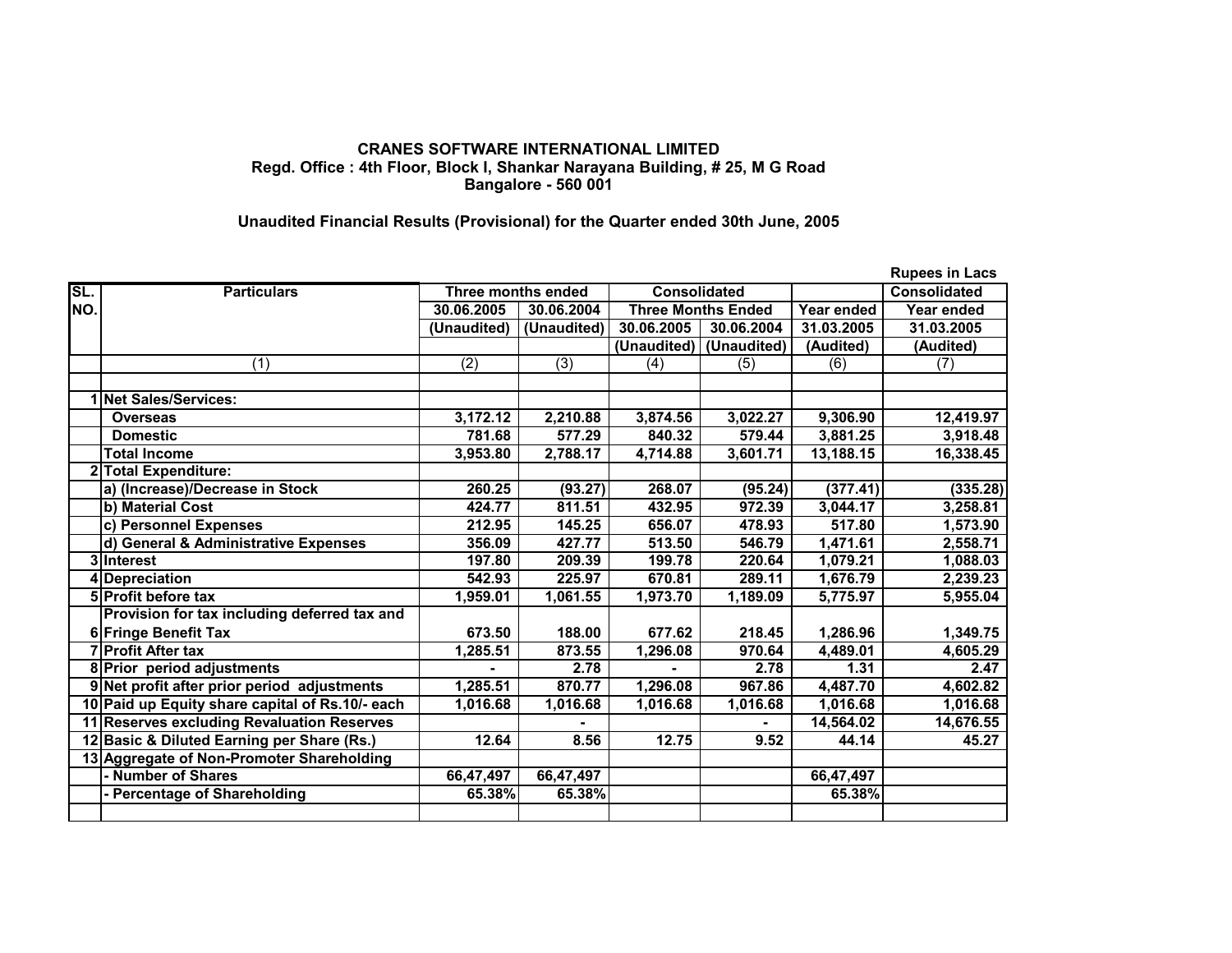|        |                                                              |             |             | Rs. in lakhs |
|--------|--------------------------------------------------------------|-------------|-------------|--------------|
|        |                                                              | Quarter     | Quarter     | Year         |
| SI.No. | <b>Particulars</b>                                           | ended       | ended       | ended        |
|        |                                                              | 30.06.2005  | 30.06.2004  | 31.03.2005   |
|        |                                                              | (Unaudited) | (Unaudited) | (Audited)    |
|        |                                                              |             |             |              |
|        | 1 Segment Revenue:                                           |             |             |              |
|        | a) Product Division                                          | 3,800.97    | 2,736.91    | 12,691.76    |
|        | b) Training Division                                         | 152.83      | 51.26       | 496.39       |
|        | <b>Total</b>                                                 | 3,953.80    | 2,788.17    | 13,188.15    |
|        | <b>Less: Inter segment Revenue</b>                           |             |             |              |
|        | <b>Net Sales</b>                                             | 3,953.80    | 2,788.17    | 13,188.15    |
|        | Add: Other unallocable Income                                |             |             |              |
|        | <b>Total Income</b>                                          | 3,953.80    | 2,788.17    | 13,188.15    |
|        | 2 Segment Results                                            |             |             |              |
|        | (Profit(+)/Loss(-) before tax and interest from each segment |             |             |              |
|        | a) Product Division                                          | 2092.23     | 1,253.13    | 6,623.05     |
|        | b) Training Division                                         | 110.72      | 17.81       | 232.13       |
|        | <b>Total</b>                                                 | 2202.95     | 1,270.94    | 6,855.18     |
|        | Less : i) Interest                                           | 243.94      | 209.39      | 1,079.21     |
|        | ii) Other unallocable expenditure net off                    |             |             |              |
|        | unallocable income                                           |             |             |              |
|        | <b>Total Profit Before Tax</b>                               | 1,959.01    | 1,061.55    | 5,775.97     |
|        | 3 Capital Employed (Segment assets-Segment Liabilities)      |             |             |              |
|        | a) Product Division                                          | 29,888.97   | 12,632.82   | 24,905.89    |
|        | b) Training Division                                         | 1,100.59    | 236.60      | 984.47       |
|        | <b>Total</b>                                                 | 30,989.56   | 12,869.42   | 25,890.36    |
|        |                                                              |             |             |              |

## **Segment-wise Revenue, Results & Capital Employed**